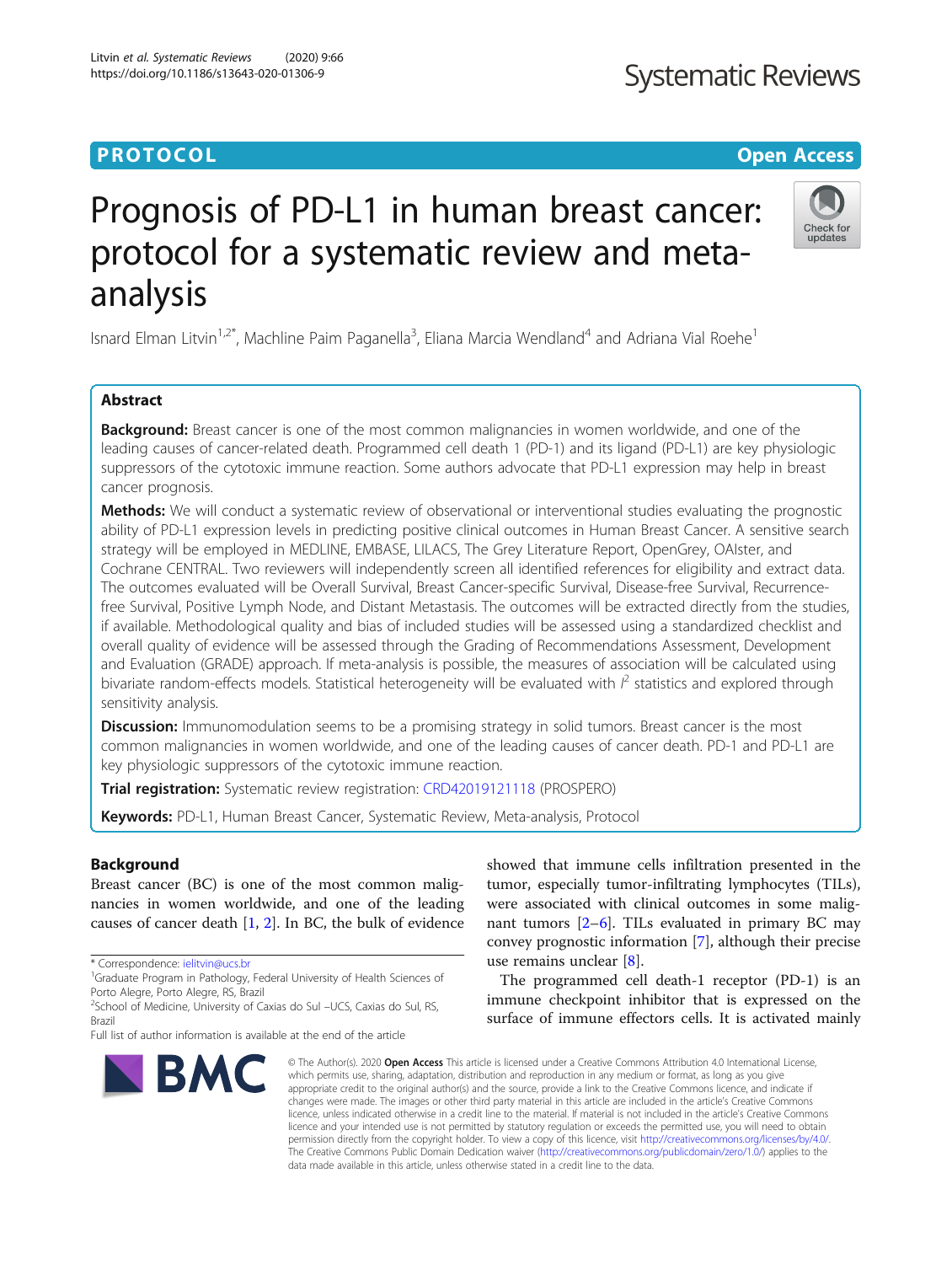by its ligand (PD-L1) which can be expressed by all human cells. The PD-1/PD-L1 pathway plays a subtle role in maintaining peripheral T-lymphocyte tolerance and regulating inflammation [\[9](#page-5-0)].

PD-1 and PD-L1 are key physiologic suppressors of the cytotoxic immune reaction. Results from preclinical studies support the idea that inhibition of PD-L1 and PD-1 axis in the tumor microenvironment may promote tumor regression, and in clinical trials, various agents targeting PD-1 or PD-L1 have demonstrated robust response rates in a variety of tumor types [[10](#page-5-0)–[16\]](#page-5-0). Limited data have been reported on the expression of PD-L1 in tumor cells and/or immune cells in breast cancer, but preliminary reports are divergent [\[16](#page-5-0)–[20](#page-5-0)]. Few studies have evaluated the expression of the programmed cell death-1 and its ligand-1 (PD-L1) in breast cancer [[21\]](#page-5-0).

Hou et al. evaluated PD-L1 and a set of other relevant immune markers in relation to their association with clinical outcome in a series of HER2-positive BC cases. They suggest that cytotoxic immune reaction mediated by CD8-positive T cells and PD-L1 expression may predict a better outcome in patients with HER2-positive BC managed with conventional chemotherapy and HER2 blocking therapy [\[16\]](#page-5-0).

The purpose of this protocol of systematic review and meta-analysis is to assess the prognostic value of PD-L1 in Human Breast Cancer.

## Methods

## Protocol and registration

The protocol for this review was defined a priori and registered online in the PROSPERO international prospective register of systematic reviews (CRD42019121118). The methodological approach to evidence searching and synthesis, described in this protocol, will follow the Preferred Reporting Items for Systematic Review and Meta-Analysis Protocols (PRISMA-P) recommendations [\[22\]](#page-5-0) (see Additional file [1](#page-4-0)) and MOOSE Guidelines for Meta-Analyses and Systematic Reviews of Observational Studies [\[23\]](#page-5-0).

## PECO question

For systematic review and meta-analysis of studies on risk factors and prognosis, the acronym PECO is used, which corresponds to the areas P (population), E (exposure), C (comparison) and O (outcome). The STEEP system was considered as a standardized definition system of the outcomes [[24](#page-5-0)]. The formulated PECO question is: What is the prognostic significance of programmed cell death 1 (PD-L1) expression in breast cancer?

The definitions for the acronym PECO for this systematic review are the following:

- Population: women aged 18 years or more with breast cancer pathologically confirmed of any type
- Exposure: PD-L1-positive based on immunohistochemistry (IHC)
- Comparison: PD-L1-negative based on IHC
- Outcomes (and its definitions):
	- O Overall survival (OS): death from breast cancer, death from a non-breast cancer cause, and death from unknown cause
	- Progression-free survival (PFS)
	- BC-specific survival (BCSS)

○ Disease-free survival (DFS): invasive ipsilateral breast tumor recurrence, local/regional invasive recurrence, distant recurrence, death from breast cancer, death from a non-breast cancer cause, death from an unknown cause, invasive contralateral breast cancer, and second primary invasive cancer (non-breast)

○ Recurrence-free survival (RFS): invasive ipsilateral breast tumor recurrence, local/regional invasive recurrence, distant recurrence, death from breast cancer, death from a non-breast cancer cause, and death from an unknown cause

- Positive lymph node (PLN)
- Distant metastasis (DM)
- Distant disease-free survival (DDFS): distant recurrence, death from breast cancer, death from a non-breast cancer cause, death from an unknown cause, second primary invasive cancer (non-breast) ○ Pathological response after neoadjuvant chemotherapy

## Criteria for considering studies for this review

In the review, we will include any observational (cohort) or intervention studies (randomized controlled trials) which evaluate the prognostic ability of PD-L1 expression using IHC (using any method and any type of PD-L1 clone) in women with breast cancer. We will include studies that evaluate PD-L1 positivity with different cutoffs according to various scoring systems including Histo-score system (H-score), PD-L1 expression in tumor/normal breast samples (T/NB ratio), 4-point scale, Allred score, or Immunoscore (staining intensity and percentage of PD-L1 positive tumor cells). When studies include both women with and without breast cancer, only women with the target disease will be evaluated. Articles will be excluded from the analyses based on the following criteria: PD-L1 expressed only on other cells (e.g., immune cell and stromal cell), not tumor cell; non-human experiments, case reports, case series, casecontrol, animal testing, narrative reviews, duplicate publication, meeting abstracts, and expert opinions. Studies that are published as abstract only and whose detailed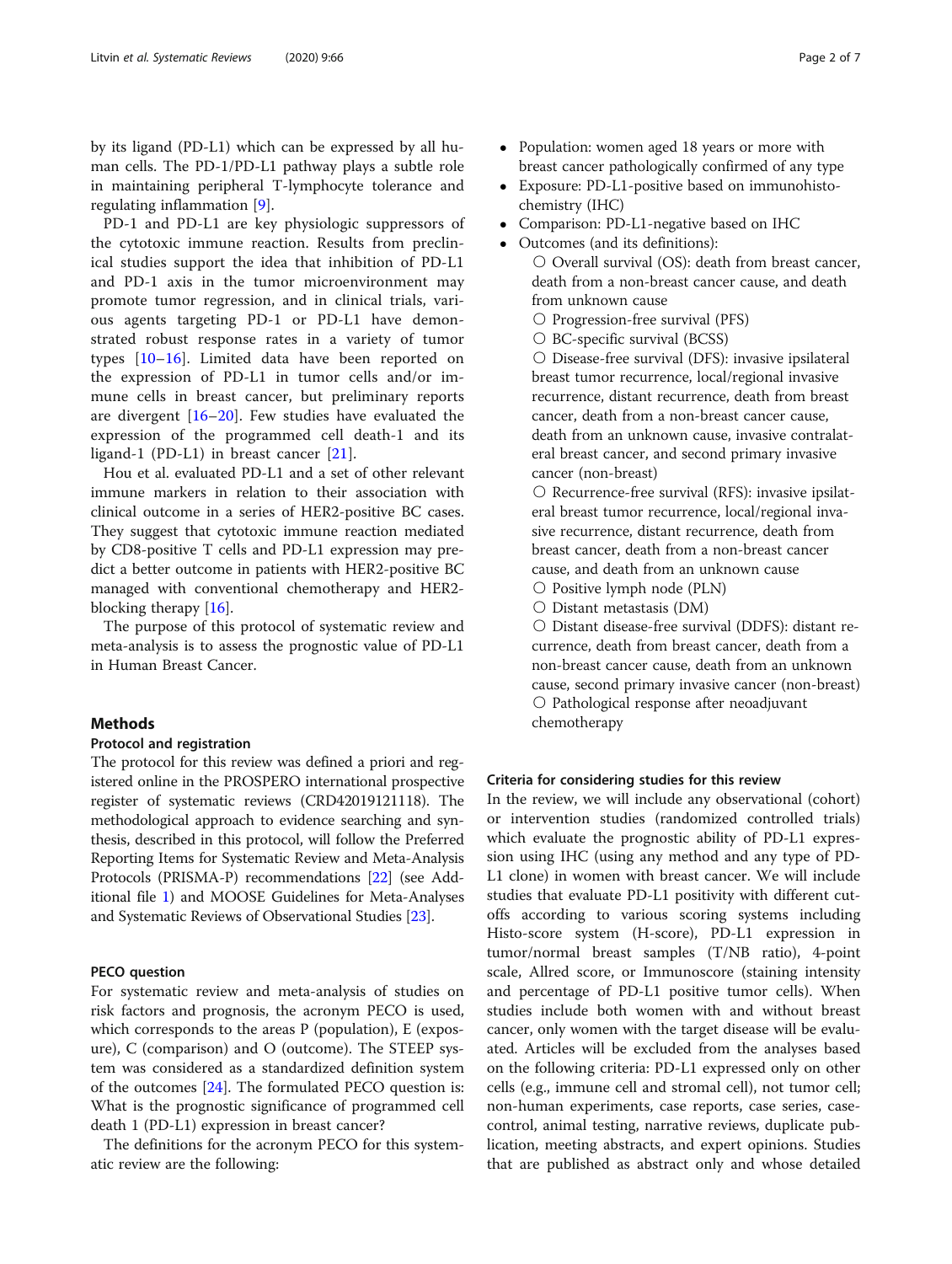information cannot be obtained from the authors will be excluded.

### Search methods for identification of studies

The keywords and Medical Subject Headings related to PD-1, PD-L1, and Human Breast Cancer will be used alone or in combination (and with synonyms and closely related words) in order to retrieve relevant articles.

We will search in Excerpta Medica Database (EMBASE), Centro Latinoamericano y del Caribe de Información en Ciencias de la Salud (LILACS), Medical Literature Analysis and Retrieval System Online (MED-LINE), Cochrane Central Register of Controlled Trials (CENTRAL), and Web of Science. We will also screen reference lists of relevant studies and reviews for additional articles and will search websites of Grey Literature such as The Grey Literature Report, OpenGrey and Open Archives Initiative (OAIster). If necessary (unclear data, missing data, and extractable data). The search strategies developed for each database are shown on Additional file [2.](#page-4-0) There will be no language or publication year restriction. The PRISMA Flow Diagram will be used to depict the flow of information through the different phases of a systematic review (see Additional file [3\)](#page-4-0).

## Study selection process

Potentially eligible studies will be screened for inclusion eligibility independently by two review authors (IEL and AVR) based on their title, abstract, and full text. A third author (MPP) will adjudicate any discrepancies. Reasons for excluding full-text studies will be documented.

## Data collection

From eligible studies, we will extract bibliographical and study description data (e.g., title, author, country, study design, language of publication, year of publication, sample size, number of centers), patient characteristics (e.g., total number and number in comparison groups, age), and data related to breast cancer and prognosis. Data collection will be performed, independently and in duplicates by two reviewers (IEL, AVR), using predefined data fields (Table [1\)](#page-3-0). Table [1](#page-3-0) will be pilot-tested to assess for usability and any amendments will be performed if required. We will attempt to establish contact with the corresponding authors for missing data.

## Risk of bias assessment

Quality In Prognosis Studies (QUIPS) tool will be used to assess the risk of bias in prognostic factor studies [[25](#page-5-0)]. The QUIPS tool rates six bias domains: study participation, study attrition, prognostic factor measurement, outcome measurement, study confounding, and statistical analysis and reporting, as having a high, moderate, or low risk of bias [\[26\]](#page-5-0). The Grading of Recommendations Assessment, Development, and Evaluation (GRADE) will be used to rate the quality of the body of evidence retrieved [[27](#page-5-0), [28\]](#page-5-0).

## Statistical analysis

If identified as possible (the studies retrieved have quantitative data reported that can be combined), the extracted data will be aggregated into a meta-analysis by "R" Software. Hazard ratios (HRs) and 95% confidence intervals will be pooled to measure the time to event relationship (between the potential prognostic factor and tumor recurrence). Data derived from the multivariate analysis will be used as default, but when absent, univariate values will be used. A combination of adjusted and unadjusted hazard ratio estimates for the association between PD-L1 expression and breast cancer will be managed by using the patient-level correlation as an approximation for the within-study correlation [[29\]](#page-5-0). Results from interventional and from observational studies will be pooled separately, in a sensitivity analysis. Standard errors will be calculated from confidence intervals and the individual study associations [\[30](#page-5-0)–[33\]](#page-5-0). The measure of association estimates will be weighted and combined using the generic inverse variance and random effect model.

To allow the readers to visualize any general trends or mixed findings across the studies, we intend (if possible) to present a Forest Plot with the individual study estimates and confidence intervals.

Publication bias will be assessed by visual inspection of the funnel plot or Egger's test, according to the number of articles included. Heterogeneity will be assessed by the Cochran Q and  $I^2$  statistics. When more than one threshold is available, all data will be recorded. Sensitivity analysis will be conducted to assess the impact of including studies with 20% or more of missing data and also to study the impact of the different study designs. The impact of study design (cohort versus clinical trials) will be evaluated in a sensitivity analysis. Subgroup analysis will be performed, if possible regarding the KI-67 index, Tumor Size and Type, Nottingham Grade, ER/PR (Estrogen Receptor/Progesterone Receptor) Status and IHC method/clone type. All statistical tests will be 2 sided, and statistical significance will be defined as  $p <$ 0.05.

## **Discussion**

High level of immune infiltration in the primary tumor, measured by the number of TILs or immune gene expression signatures, has been associated with longer survival and response to neoadjuvant chemotherapy in triple-negative and HER2 positive breast cancers (not in luminal A breast cancers) [\[34](#page-5-0)–[43\]](#page-6-0). A strong lymphocytic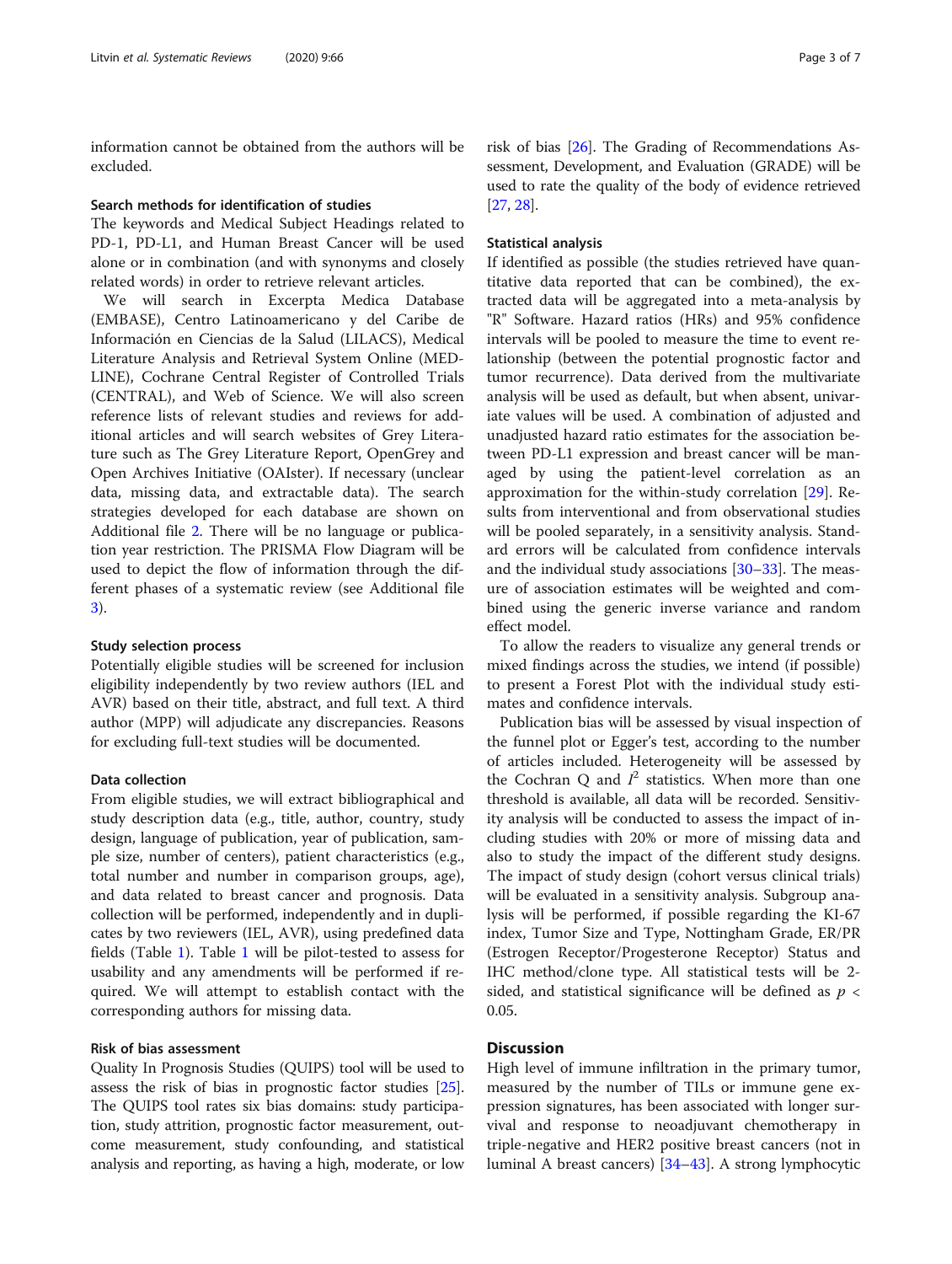| Outcomes/end points                                                                    |           |  |  | BCSS BC-specific survival, DFS disease-free survival: invasive ipsliateral breast tumor recurrence, divasive recurrence, distant recurrence, death from breast cancer, death from non-breast cancer cause,<br>recurrence, distant recurrence, death from breast cancer, death from non-breast cancer cause, and death from unknown cause, PLN positive lymph node, DM distant metastasis, DDFS distant disease-free survival:<br>second primary invasive cancer (non-breast), RFS recurrence-free survival: invasive ipsilateral breast tumor recurrence, local/regional invasive |
|----------------------------------------------------------------------------------------|-----------|--|--|-----------------------------------------------------------------------------------------------------------------------------------------------------------------------------------------------------------------------------------------------------------------------------------------------------------------------------------------------------------------------------------------------------------------------------------------------------------------------------------------------------------------------------------------------------------------------------------|
|                                                                                        | S,<br>$+$ |  |  | Pathological response after neoadjuvant chemotherapy: Stage: I, II, III, IV, Treatment: surgery status, neoadjuvant chemotherapy status, adjuvant endocrine and chemotherapy status, and chemotherapy                                                                                                                                                                                                                                                                                                                                                                             |
|                                                                                        | Clone     |  |  |                                                                                                                                                                                                                                                                                                                                                                                                                                                                                                                                                                                   |
|                                                                                        |           |  |  |                                                                                                                                                                                                                                                                                                                                                                                                                                                                                                                                                                                   |
|                                                                                        |           |  |  |                                                                                                                                                                                                                                                                                                                                                                                                                                                                                                                                                                                   |
|                                                                                        |           |  |  |                                                                                                                                                                                                                                                                                                                                                                                                                                                                                                                                                                                   |
| # centers Median follow-up Sample size Stage Treatment Breast cancer subtype-IHC PD-L1 |           |  |  | cancer cause, death from unknown cause, and second primary invasive cancer (non-breast)                                                                                                                                                                                                                                                                                                                                                                                                                                                                                           |
|                                                                                        |           |  |  |                                                                                                                                                                                                                                                                                                                                                                                                                                                                                                                                                                                   |
|                                                                                        |           |  |  |                                                                                                                                                                                                                                                                                                                                                                                                                                                                                                                                                                                   |
|                                                                                        |           |  |  |                                                                                                                                                                                                                                                                                                                                                                                                                                                                                                                                                                                   |
|                                                                                        |           |  |  |                                                                                                                                                                                                                                                                                                                                                                                                                                                                                                                                                                                   |
|                                                                                        |           |  |  |                                                                                                                                                                                                                                                                                                                                                                                                                                                                                                                                                                                   |
|                                                                                        |           |  |  |                                                                                                                                                                                                                                                                                                                                                                                                                                                                                                                                                                                   |
|                                                                                        |           |  |  | HER2-positive or triple-negative                                                                                                                                                                                                                                                                                                                                                                                                                                                                                                                                                  |
|                                                                                        |           |  |  |                                                                                                                                                                                                                                                                                                                                                                                                                                                                                                                                                                                   |
|                                                                                        |           |  |  |                                                                                                                                                                                                                                                                                                                                                                                                                                                                                                                                                                                   |
|                                                                                        |           |  |  |                                                                                                                                                                                                                                                                                                                                                                                                                                                                                                                                                                                   |
| # Title Author Year Country Language Study design Age                                  |           |  |  | Outcomes: OS Overall survival: death from breast cancer, death from non-breast cancer cause and death from unknown cause, PFS progression-free survival<br>Breast cancer subtypes-immunohistochemistry: luminal A, luminal B,<br>death from unknown cause, invasive contralateral breast cancer, and<br>distant recurrence, death from breast cancer, death from non-breast                                                                                                                                                                                                       |
|                                                                                        |           |  |  |                                                                                                                                                                                                                                                                                                                                                                                                                                                                                                                                                                                   |
|                                                                                        |           |  |  |                                                                                                                                                                                                                                                                                                                                                                                                                                                                                                                                                                                   |
|                                                                                        |           |  |  |                                                                                                                                                                                                                                                                                                                                                                                                                                                                                                                                                                                   |
|                                                                                        |           |  |  |                                                                                                                                                                                                                                                                                                                                                                                                                                                                                                                                                                                   |
|                                                                                        |           |  |  |                                                                                                                                                                                                                                                                                                                                                                                                                                                                                                                                                                                   |

## <span id="page-3-0"></span>Litvin et al. Systematic Reviews (2020) 9:66 Page 4 of 7

Table 1 Characteristics of the studies included

Table 1 Characteristics of the studies included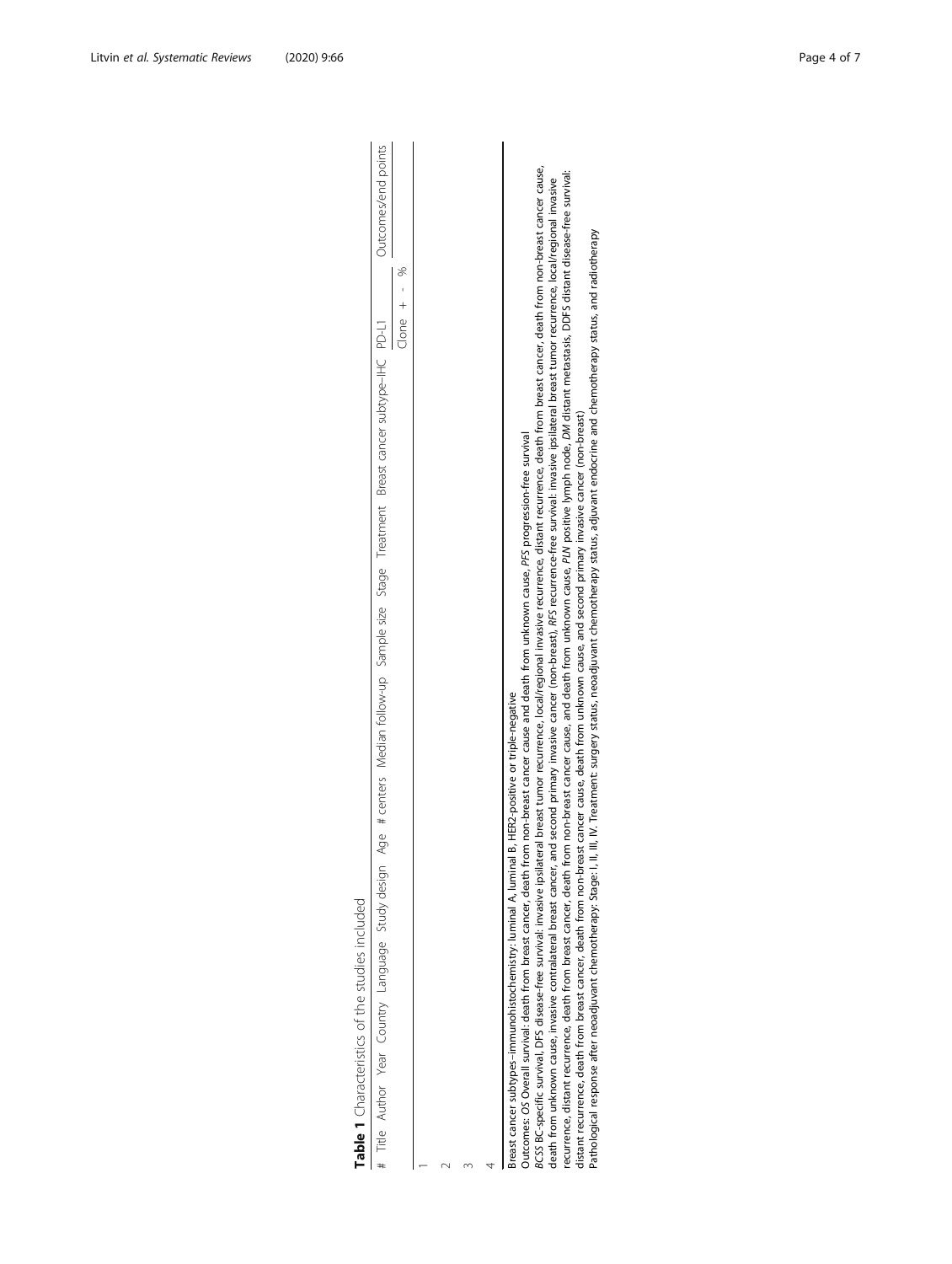<span id="page-4-0"></span>infiltration in the residual tumor after neoadjuvant chemotherapy has also been associated with longer survival. The immune microenvironment influences the efficacy of chemotherapy and radiotherapy; these treatments cause an immunogenic death of the malignant cells and/or somatic mutations leading to neoantigens that elicit an adaptive immune response which will clear or keep the escaping tumor cells dormant [[43](#page-6-0), [44](#page-6-0)].

PD-1/PD-L1 inhibitors have shown promising activity in the first clinical trials in breast cancer, and some trials are testing their efficacy and safety in the metastatic and neoadjuvant setting [[43,](#page-6-0) [45](#page-6-0), [46](#page-6-0)].

Immunomodulation seems to be a promising strategy in solid tumors where the PD-1/PD-L1 inhibitory pathway can be misused to silence the immune system by increasing the expression of PD-L1 on the tumor cell surface. PD-L1 expression has been associated with: large tumor size, high grade, high proliferation, estrogen receptornegative status, and HER2-positive status, and it is inversely correlated with survival in breast cancer [[9,](#page-5-0) [18,](#page-5-0) [47](#page-6-0)]. According to Mittendorf et al., PD-L1 is expressed in 20% of triple-negative breast cancers (TNBCs) [\[20\]](#page-5-0).

Muenst et al. published the first study to demonstrate that PD-L1 expression is an independent negative prognostic factor in human breast cancer. They conducted an IHC study using a tissue microarray encompassing 650 evaluable formalin-fixed breast cancer sample cases with detailed clinical annotation and outcomes data. PD-L1 was expressed in 152 (23.4%) of the 650 breast cancer specimens. Expression was significantly associated with age, tumor size, AJCC (American Joint Committee on Cancer) primary tumor classification, tumor grade, lymph node status, absence of ER expression, and high Ki-67 expression. In univariate analysis, PD-L1 expression was associated with a significantly worse overall survivor [[48\]](#page-6-0).

Sabatier et al. retrospectively analyzed PD-L1 mRNA expression in 45 breast cancer cell lines and profile 5454 breast cancers using DNA microarrays. They found that compared to normal breast samples, PDL1 expression was upregulated in 20% of clinical samples and 38% of basal tumors and concluded that PD-L1 upregulation was associated with increased T cell cytotoxic immune response. In this aggressive subtype, upregulation was associated with better survival and response to chemotherapy [\[18](#page-5-0)].

A previous meta-analysis performed by Wang et al. supported the notion that high PD-L1 expression in breast cancer is correlated with poor prognosis. Their study was restricted to English publications and included PD-L1 assessed by mRNA level and IHC [[49\]](#page-6-0).

Many issues remain to be answered, such as the identification of biomarkers able to predict for a clinical benefit of PD-L1 inhibitors. This systematic review can help to clarify the prognostic significance of PD-L1 expression in breast cancer.

#### Supplementary information

Supplementary information accompanies this paper at [https://doi.org/10.](https://doi.org/10.1186/s13643-020-01306-9) [1186/s13643-020-01306-9](https://doi.org/10.1186/s13643-020-01306-9).

Additional file 1:. PRISMA-P. Additional file 2:. Database searches. Additional file 3:. PRISMA Flow Diagram

#### Abbreviations

AJCC: American Joint Committee on Cancer; BC: Breast cancer; BCSS: Breast cancer-specific survival; CENTRAL: Cochrane Central Register of Controlled Trials; DDFS: Distant disease-free survival; DFS: Disease-free survival; DM: Distant metastasis; EMBASE: Excerpta Medica Database; ER: Estrogen receptor; GRADE: Grading of Recommendations Assessment, Development and Evaluation; HR: Hazard ratio; IHC: Immunohistochemistry; LILACS: Centro Latinoamericano y del Caribe de Información en Ciencias de la Salud; MEDLINE: Medical Literature Analysis and Retrieval System Online; MOOSE: Meta-analyses Of Observational Studies in Epidemiology; OAIster: Open Archives Initiative; OS: Overall survival; PD-1: Programmed cell death-1 receptor; PD-L1: Programmed cell death-1 receptor ligand 1; PECO: Population, Exposure, Comparison, Outcome; PFS: Progression-free survival; PLN: Positive lymph node; PR: Progesterone receptor; PRISMA: Preferred Reporting Items for Systematic Review and Meta-Analysis; PRISMA-P: Preferred Reporting Items for Systematic Review and Meta-Analysis Protocols; QUIPS: Quality In Prognosis Studies; RFS: Recurrence-free survival; TILs: Tumor-infiltrating lymphocytes

#### Acknowledgements

Not applicable Ethics approval and consent to participate

#### Not applicable

Not applicable.

#### Authors' contributions

IEL, AVR, and MPP contributed to the conception of the study protocol and search strategy. IEL and EMW designed the statistical analysis plan. The manuscript of the protocol was drafted by IEL and was critically revised by MPP. MPP and IEL registered the protocol with the PROSPERO database. AVR reviewed the manuscript. All authors have read and approved the publication of the protocol.

#### Funding

This protocol has not received any kind of grant or funding (external or not).

#### Availability of data and materials

Not applicable.

#### Consent for publication

This manuscript does not contain any individual person's data in any form.

#### Competing interests

The authors declare that they have no competing interests.

#### Author details

<sup>1</sup>Graduate Program in Pathology, Federal University of Health Sciences of Porto Alegre, Porto Alegre, RS, Brazil. <sup>2</sup>School of Medicine, University of Caxias do Sul -UCS, Caxias do Sul, RS, Brazil. <sup>3</sup>Instituto de Pesquisas em Saúde (IPS), University of Caxias do Sul –UCS, Caxias do Sul, RS, Brazil. <sup>4</sup>Federal University of Health Sciences of Porto Alegre, Community Health Department, Porto Alegre, RS, Brazil.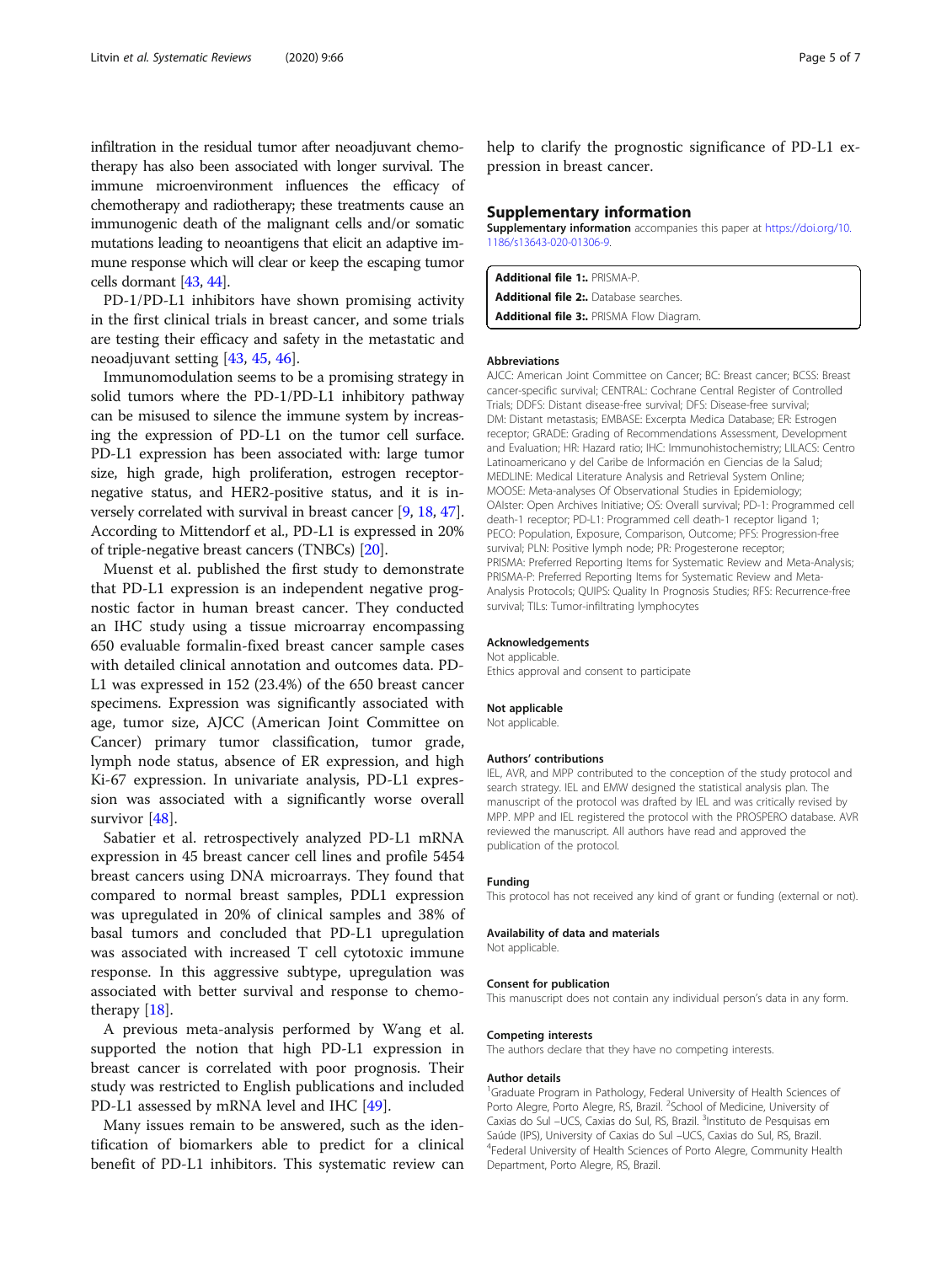## <span id="page-5-0"></span>Received: 3 May 2019 Accepted: 20 February 2020 Published online: 26 March 2020

#### References

- 1. Andre F, Dieci M V., Dubsky P, Sotiriou C, Curigliano G, Denkert C, et al. Molecular pathways: involvement of immune pathways in the therapeutic response and outcome in breast cancer. Clin Cancer Res. 2013 19(1):28–33. Available from: <http://www.ncbi.nlm.nih.gov/pubmed/23258741>.
- Mao Y, Qu Q, Chen X, Huang O, Wu J, Shen K. The Prognostic Value of Tumor-Infiltrating Lymphocytes in Breast Cancer: A Systematic Review and Meta-Analysis. PLoS One. 2016;11(4):e0152500. Available from: [http://www.](http://www.ncbi.nlm.nih.gov/pubmed/27073890) [ncbi.nlm.nih.gov/pubmed/27073890](http://www.ncbi.nlm.nih.gov/pubmed/27073890).
- 3. Loi S, Sirtaine N, Piette F, Salgado R, Viale G, Van Eenoo F, et al. Prognostic and predictive value of tumor-infiltrating lymphocytes in a phase III randomized adjuvant breast cancer trial in node-positive breast cancer comparing the addition of docetaxel to doxorubicin with doxorubicinbased chemotherapy: BIG 02-98. J Clin Oncol. 2013 31(7):860–867. Available from: <http://www.ncbi.nlm.nih.gov/pubmed/23341518>.
- 4. Mahmoud SMA, Paish EC, Powe DG, Macmillan RD, Grainge MJ, Lee AHS, et al. Tumor-infiltrating CD8+ lymphocytes predict clinical outcome in breast cancer. J Clin Oncol. 2011;29(15):1949–1955. Available from: [http://](http://www.ncbi.nlm.nih.gov/pubmed/21483002) [www.ncbi.nlm.nih.gov/pubmed/21483002.](http://www.ncbi.nlm.nih.gov/pubmed/21483002)
- 5. Ménard S, Tomasic G, Casalini P, Balsari A, Pilotti S, Cascinelli N, et al. Lymphoid infiltration as a prognostic variable for early-onset breast carcinomas. Clin Cancer Res. 1997 ;3(5):817–819. Available from: [http://www.](http://www.ncbi.nlm.nih.gov/pubmed/9815754) [ncbi.nlm.nih.gov/pubmed/9815754.](http://www.ncbi.nlm.nih.gov/pubmed/9815754)
- 6. Mohammed ZMA, Going JJ, Edwards J, Elsberger B, Doughty JC, McMillan DC. The relationship between components of tumour inflammatory cell infiltrate and clinicopathological factors and survival in patients with primary operable invasive ductal breast cancer. Br J Cancer 2012;107(5):864– 873. Available from: [https://doi.org/10.1038/bjc.2012.347.](https://doi.org/10.1038/bjc.2012.347)
- 7. Dieci MV, Tsvetkova V, Orvieto E, Piacentini F, Ficarra G, Griguolo G, et al. Immune characterization of breast cancer metastases: prognostic implications. Breast Cancer Res. 2018;20(1):62. Available from: [http://www.](http://www.ncbi.nlm.nih.gov/pubmed/29929548) [ncbi.nlm.nih.gov/pubmed/29929548](http://www.ncbi.nlm.nih.gov/pubmed/29929548).
- Hida AI, Sagara Y, Yotsumoto D, Kanemitsu S, Kawano J, Baba S, et al. Prognostic and predictive impacts of tumor-infiltrating lymphocytes differ between Triple-negative and HER2-positive breast cancers treated with standard systemic therapies. Breast Cancer Res Treat. 2016;158(1):1–9. Available from: <http://www.ncbi.nlm.nih.gov/pubmed/27260189>.
- 9. Schütz F, Stefanovic S, Mayer L, von Au A, Domschke C, Sohn C. PD-1/PD-L1 Pathway in Breast Cancer. Oncol Res Treat. 2017;40(5):294–297. Available from: <http://www.ncbi.nlm.nih.gov/pubmed/28346916>.
- 10. Topalian SL, Hodi FS, Brahmer JR, Gettinger SN, Smith DC, McDermott DF, et al. Safety, activity, and immune correlates of anti-PD-1 antibody in cancer. N Engl J Med. 2012;366(26):2443–2454. Available from: [http://www.ncbi.nlm.](http://www.ncbi.nlm.nih.gov/pubmed/22658127) [nih.gov/pubmed/22658127](http://www.ncbi.nlm.nih.gov/pubmed/22658127).
- 11. Pardoll DM. The blockade of immune checkpoints in cancer immunotherapy. Nat Rev Cancer [Internet]. 2012;12(4):252–264. Available from: <https://doi.org/10.1038/nrc3239>.
- 12. Rizvi NA, Hellmann MD, Snyder A, Kvistborg P, Makarov V, Havel JJ, et al. Cancer immunology. Mutational landscape determines sensitivity to PD-1 blockade in non-small cell lung cancer. Science. 2015 ;348(6230):124–128. Available from: <http://www.ncbi.nlm.nih.gov/pubmed/25765070>.
- 13. Ribas A. Adaptive Immune Resistance: How Cancer Protects from Immune Attack. Cancer Discov. 2015;5(9):915–919. Available from: [http://www.ncbi.](http://www.ncbi.nlm.nih.gov/pubmed/26272491) [nlm.nih.gov/pubmed/26272491.](http://www.ncbi.nlm.nih.gov/pubmed/26272491)
- 14. Taube JM, Klein A, Brahmer JR, Xu H, Pan X, Kim JH, et al. Association of PD-1, PD-1 ligands, and other features of the tumor immune microenvironment with response to anti-PD-1 therapy. Clin Cancer Res 2014 20(19):5064–5074. Available from: [http://www.ncbi.nlm.nih.gov/pubmed/24](http://www.ncbi.nlm.nih.gov/pubmed/24714771) [714771](http://www.ncbi.nlm.nih.gov/pubmed/24714771).
- 15. Vaughn CP, Zobell SD, Furtado L V, Baker CL, Samowitz WS. Frequency of KRAS, BRAF, and NRAS mutations in colorectal cancer. Genes Chromosomes Cancer. 2011 ;50(5):307–312. Available from: [http://www.ncbi.nlm.nih.gov/](http://www.ncbi.nlm.nih.gov/pubmed/21305640) [pubmed/21305640.](http://www.ncbi.nlm.nih.gov/pubmed/21305640)
- 16. Hou Y, Nitta H, Wei L, Banks PM, Lustberg M, Wesolowski R, et al. PD-L1 expression and CD8-positive T cells are associated with favorable survival in HER2-positive invasive breast cancer. Breast J. 2018 ;24(6):911–919. Available from: <http://www.ncbi.nlm.nih.gov/pubmed/30230111>.
- 17. Baptista MZ, Sarian LO, Derchain SFM, Pinto GA, Vassallo J. Prognostic significance of PD-L1 and PD-L2 in breast cancer. Hum Pathol. 2016 ;47(1): 78–84. Available from: [http://www.ncbi.nlm.nih.gov/pubmed/26541326.](http://www.ncbi.nlm.nih.gov/pubmed/26541326)
- 18. Sabatier R, Finetti P, Mamessier E, Adelaide J, Chaffanet M, Ali HR, et al. Prognostic and predictive value of PDL1 expression in breast cancer. Oncotarget. 2015;6(7):5449–5464. Available from: [http://www.ncbi.nlm.nih.](http://www.ncbi.nlm.nih.gov/pubmed/25669979) [gov/pubmed/25669979](http://www.ncbi.nlm.nih.gov/pubmed/25669979).
- 19. Beckers RK, Selinger CI, Vilain R, Madore J, Wilmott JS, Harvey K, et al. Programmed death ligand 1 expression in triple-negative breast cancer is associated with tumour-infiltrating lymphocytes and improved outcome. Histopathology. 2016 ;69(1):25–34. Available from: [http://www.ncbi.nlm.nih.](http://www.ncbi.nlm.nih.gov/pubmed/26588661) [gov/pubmed/26588661](http://www.ncbi.nlm.nih.gov/pubmed/26588661).
- 20. Mittendorf EA, Philips A V, Meric-Bernstam F, Qiao N, Wu Y, Harrington S, et al. PD-L1 expression in triple-negative breast cancer. Cancer Immunol Res [Internet]. 2014 ;2(4):361–370. Available from: [http://www.ncbi.nlm.nih.gov/](http://www.ncbi.nlm.nih.gov/pubmed/24764583) [pubmed/24764583.](http://www.ncbi.nlm.nih.gov/pubmed/24764583)
- 21. Tawfik O, Kimler BF, Karnik T, Shehata P. Clinicopathological correlation of PD-L1 expression in primary and metastatic breast cancer and infiltrating immune cells. Hum Pathol [Internet]. 2018;80:170–178. Available from: [http://www.ncbi.nlm.nih.gov/pubmed/29936058.](http://www.ncbi.nlm.nih.gov/pubmed/29936058)
- 22. PRISMA. 2009 Checklist PRISMA 2009 Checklist, vol. 2; 2009. p. 1–2.
- 23. Stroup DF, Berlin JA, Morton SC, Olkin I, Williamson GD, Rennie D, et al. Meta-analysis of observational studies in epidemiology: a proposal for reporting. Meta-analysis Of Observational Studies in Epidemiology (MOOSE) group. JAMA [Internet]. 2000 ;283(15):2008–2012. Available from: [http://](http://www.ncbi.nlm.nih.gov/pubmed/10789670) [www.ncbi.nlm.nih.gov/pubmed/10789670.](http://www.ncbi.nlm.nih.gov/pubmed/10789670)
- 24. Hudis CA, Barlow WE, Costantino JP, Gray RJ, Pritchard KI, Chapman J-AW, et al. Proposal for standardized definitions for efficacy end points in adjuvant breast cancer trials: the STEEP system. J Clin Oncol. 2007 25(15): 2127–2132. Available from: <http://www.ncbi.nlm.nih.gov/pubmed/17513820>.
- 25. Hayden JA, Côté P, Bombardier C. Evaluation of the quality of prognosis studies in systematic reviews. Ann Intern Med [Internet]. 2006 ;144(6):427– 437. Available from: [http://www.ncbi.nlm.nih.gov/pubmed/16549855.](http://www.ncbi.nlm.nih.gov/pubmed/16549855)
- 26. Hayden JA, van der Windt DA, Cartwright JL, Côté P, Bombardier C. Assessing bias in studies of prognostic factors. Ann Intern Med [Internet]. 2013158(4):280–286. Available from: [http://www.ncbi.nlm.nih.gov/](http://www.ncbi.nlm.nih.gov/pubmed/23420236) [pubmed/23420236.](http://www.ncbi.nlm.nih.gov/pubmed/23420236)
- 27. Guyatt G, Oxman AD, Akl EA, Kunz R, Vist G, Brozek J, et al. GRADE guidelines: 1. Introduction-GRADE evidence profiles and summary of findings tables. J Clin Epidemiol [Internet]. 2011 ;64(4):383–394. Available from: [http://www.ncbi.nlm.nih.gov/pubmed/21195583.](http://www.ncbi.nlm.nih.gov/pubmed/21195583)
- 28. Guyatt GH, Oxman AD, Vist GE, Kunz R, Falck-Ytter Y, Alonso-Coello P, et al. GRADE: an emerging consensus on rating quality of evidence and strength of recommendations. BMJ [Internet]. 2008 ;336(7650):924–926. Available from: [http://www.ncbi.nlm.nih.gov/pubmed/18436948.](http://www.ncbi.nlm.nih.gov/pubmed/18436948)
- 29. Riley RD, Elia EG, Malin G, Hemming K, Price MP. Multivariate meta-analysis of prognostic factor studies with multiple cut-points and/or methods of measurement. Stat Med [Internet]. 2015 34(17):2481–2496. Available from: [http://www.ncbi.nlm.nih.gov/pubmed/25924725.](http://www.ncbi.nlm.nih.gov/pubmed/25924725)
- 30. Parmar MK, Torri V, Stewart L. Extracting summary statistics to perform meta-analyses of the published literature for survival endpoints. Stat Med [Internet]. 1998 ;17(24):2815–2834. Available from: [http://www.ncbi.nlm.nih.](http://www.ncbi.nlm.nih.gov/pubmed/9921604) [gov/pubmed/9921604.](http://www.ncbi.nlm.nih.gov/pubmed/9921604)
- 31. Symons MJ, Moore DT. Hazard rate ratio and prospective epidemiological studies. J Clin Epidemiol [Internet]. 2002;55(9):893–899. Available from: [http://www.ncbi.nlm.nih.gov/pubmed/12393077.](http://www.ncbi.nlm.nih.gov/pubmed/12393077)
- 32. Kunath F, Spek A, Jensen K, Zengerling F, Schmidt S. Prognostic factors for tumor recurrence in patients with clinical stage I seminoma undergoing surveillance--protocol for a systematic review. Syst Rev [Internet]. 2015;4:182. Available from: <http://www.ncbi.nlm.nih.gov/pubmed/26684760>.
- 33. Higgins J, Green S. Chapter 7: selecting studies and collecting data. Cochrane Handbook of Systematic Reviews of Interventions [Internet]. Version 5. Cochrane Collaboration, editor. 2011. Available from: [www.](http://www.cochrane-handbook.org) [cochrane-handbook.org](http://www.cochrane-handbook.org).
- 34. Salgado R, Denkert C, Demaria S, Sirtaine N, Klauschen F, Pruneri G, et al. The evaluation of tumor-infiltrating lymphocytes (TILs) in breast cancer: recommendations by an International TILs Working Group 2014. Ann Oncol Off J Eur Soc Med Oncol [Internet]. 2015 ;26(2):259–271. Available from: [http://www.ncbi.nlm.nih.gov/pubmed/25214542.](http://www.ncbi.nlm.nih.gov/pubmed/25214542)
- 35. Denkert C, Loibl S, Noske A, Roller M, Müller BM, Komor M, et al. Tumorassociated lymphocytes as an independent predictor of response to